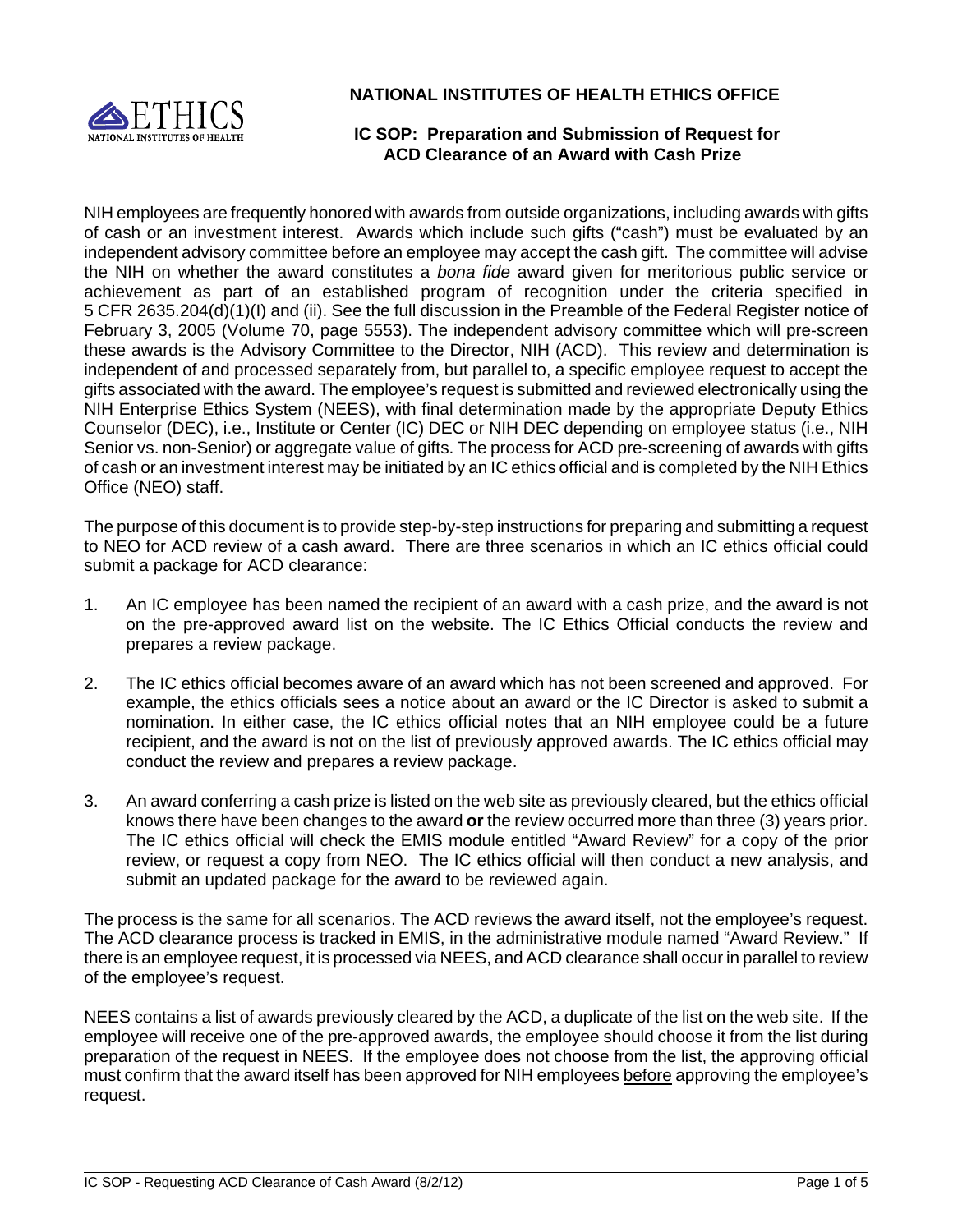# **EARLY NOTIFICATION OF THE NIH ETHICS OFFICE (NEO)**

When IC ethics officials become aware of an award which needs ACD review, they will forward the notification letter or similar information to their NEO Ethics Specialist to provide advance notice to NEO and, if desired, request input from the NEO Ethics Specialist.

### **PREPARATION AND SUBMISSION OF THE REQUEST FOR ACD REVIEW**

*IC ethics officials will submit the package for ACD review as quickly as possible, without waiting for final review of an employee's request. The ACD review process does not rely on an employee's request, and it may take longer if all information is not available. Obtain the information and submit the package as quickly as possible, as outlined below.* 

 organization, or the donor organization's web site. Complete the following steps to provide the required *Prepare the Award Review Package:* Obtain all required information from the employee, the donor information and assemble the package as directed.

- 1. Enter information about the award in the *EMIS Award Review administrative module*.
- 2. **Complete the Summary of Analysis of Cash Award for ACD Review Form** (Attachment A)
	- A. Answer all questions or enter "not applicable." Completion of this analysis sheet will provide the basis of the review and identify the required information which will be attached.
	- B. To enhance locating the documentation applicable to each review item, number the pages, label the items on the pages, e.g., Selection Criteria, and annotate the *Summary of Analysis of Cash Award for ACD Review* form to identify location of the applicable information, e.g., "page 3."
	- C. Provide full name and description of the award donor organization, including city and state. The organization's web page describing itself is one example of the source of this information.
	- D. **Foundation Donor**: If it appears that the donor may be a foundation, confirm whether the organization is a foundation, and if it is, whether it is private or public. If the donor is a private foundation, confirm whether the award is, or is not, open to all the relevant public (e.g., all neuroscientists, or all Federal employees). When an award is available to the "relevant public," covered Federal employees may not automatically be prohibited from accepting the cash. Document your findings. See the web page information, including the link to the IRS Publication 78 which identifies foundation status for many organizations. Contact the NEO for assistance as needed. http://ethics.od.nih.gov/topics/foundatn.htm
	- E. **Foreign Donor:** If the donor organization is foreign, confirm whether it is, or is not, part of a foreign government. If it is listed on the NIH Ethics Program web site foreign entities page, indicate that is the source of your determination. If it is not, include documentation to support your recommendation of foreign government or non-government.
	- F. **US Government Donor:** If the donor is a US Federal Government agency, confirm whether the funds to support the cash gift are derived from appropriated funds. If not, provide the source of the funds. Include documentation for how the determination was made, who was contacted at the donor agency, or other proof.
	- G. *Name and Description of Award*: Provide full name and description of the award, including the items required in the regulation.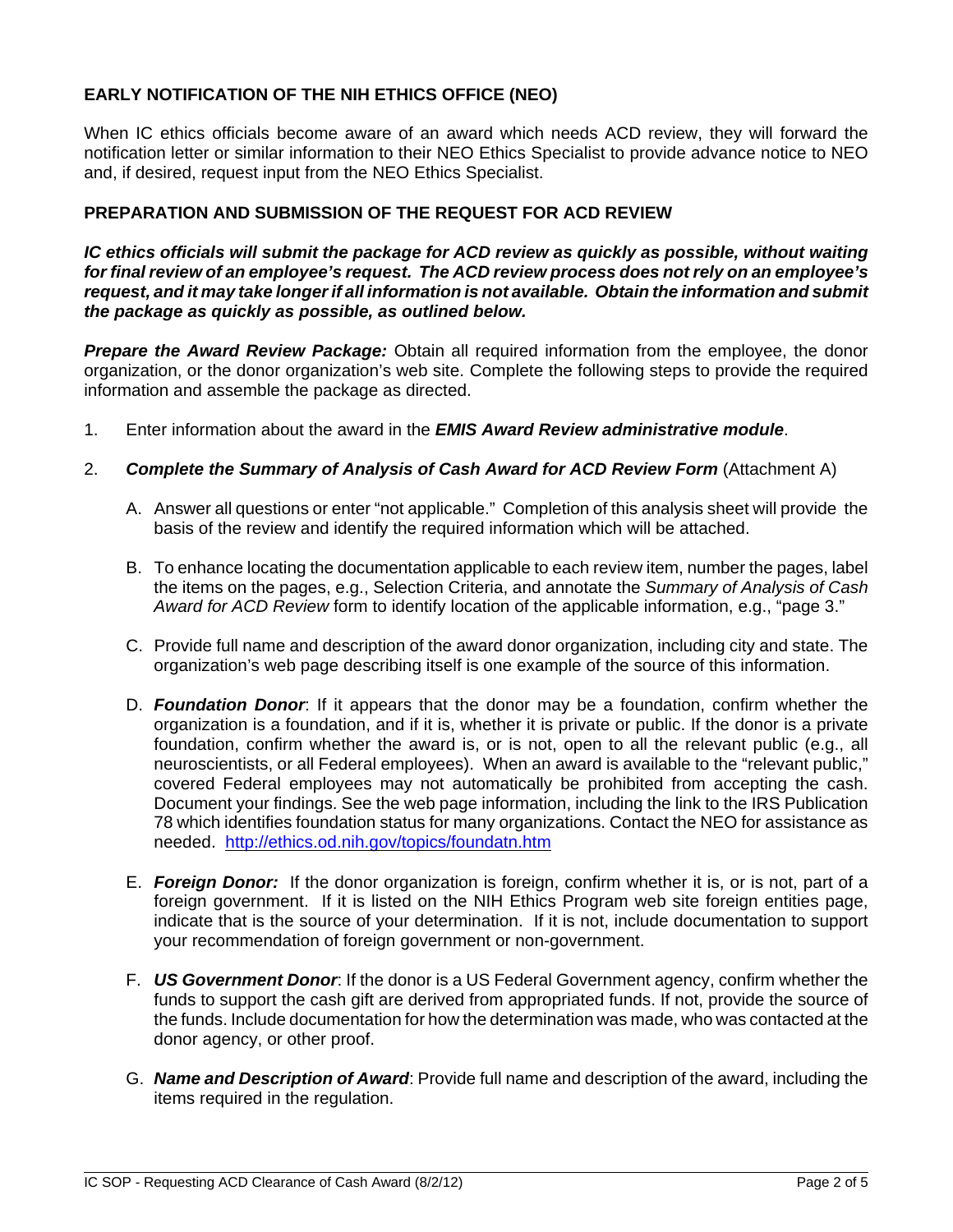- » Evidence that the award is intended to *recognize meritorious public service or achievement*.
- » Evidence that it is part of an *established program of recognition*. Note that it can be the only award in the program, however there must be evidence that there is a program of recognition (e.g., next bullet).
- » Evidence that it is *routinely given*, e.g., a list of previous recipients. For first time awards, provide evidence that it is funded to ensure continuation.
- » *Written selection criteria*. This is not the same as nomination criteria. Selection criteria are the "measuring stick" against which each nominee is compared and scored, to identify the nominee which scores the best against the criteria. Include details of how the judges differentiate between the nominees, not just "we know" he or she is the best. Contact your NEO Ethics Specialist for assistance as needed.
- H. Lecture Awards: Indicate whether the recipient would give a lecture, and if so, would the donor organization present the award (and cash prize) even if the recipient does not give the lecture. An email from someone at the donor organization indicating this determination would be required. The requirement is to demonstrate that the employee is not giving a compensated speech, but rather that it really is an award. Examine how the event is characterized, lectureship or award, or both. Review the web site, the agenda at the event where the award will be presented, prior recipients. Thoroughly review and provide documentation to support your recommendation.
- I. Presentation Date Past: If an employee is the current recipient and the presentation date is past or in the near future, provide evidence that the employee was informed to not cash the prize check or otherwise spend the money until final approval is received. Include the employee's confirmation.
- J. **Other types of Awards (Poster, Travel, etc)**: Each award requires appropriate documentation to support a determination of *bona fide* before the employee may accept the cash prize.
- 3. *Review Organization/Award Web Site*: Review the organization's web site for additional information, such as bylaws, which may provide solid evidence to support your recommendation. Search the internet for the award to determine if helpful information can be found elsewhere.
- 4. If the award is in *NEAC jurisdiction* and the recipient is your IC employee, print and attach a copy of the NIH-2854 from NEES. Also, in NEES, add a note in the Reviewer Recommendation block to account for any additional review time until the final DEC decision, e.g.,: "Package for ACD review of the award submitted separately."

## 5. *Arrange the package* as follows:

- » *Summary of Analysis of Cash Award for ACD Review* form, with the IC DEC recommendation indicated in the applicable block.
- » The employee's letter of notification, or other communication which initiated the review.
- » Documentation to support the recommendation of *bona fide*, in the order the requirements are mentioned in the regulation and above. Label each item and note on the Review Summary Form where it is located in the package.
- » Reminder to employee to not cash the check, if applicable.
- » Any other relevant information or emails.
- with selection criteria and information labeled, it is not ready to send to NEO. Be critical in the re-6. *Review the package* and recommendation one more time. If it is not 100% complete and correct, review, convince others in the IC ethics office that it is ready to forward.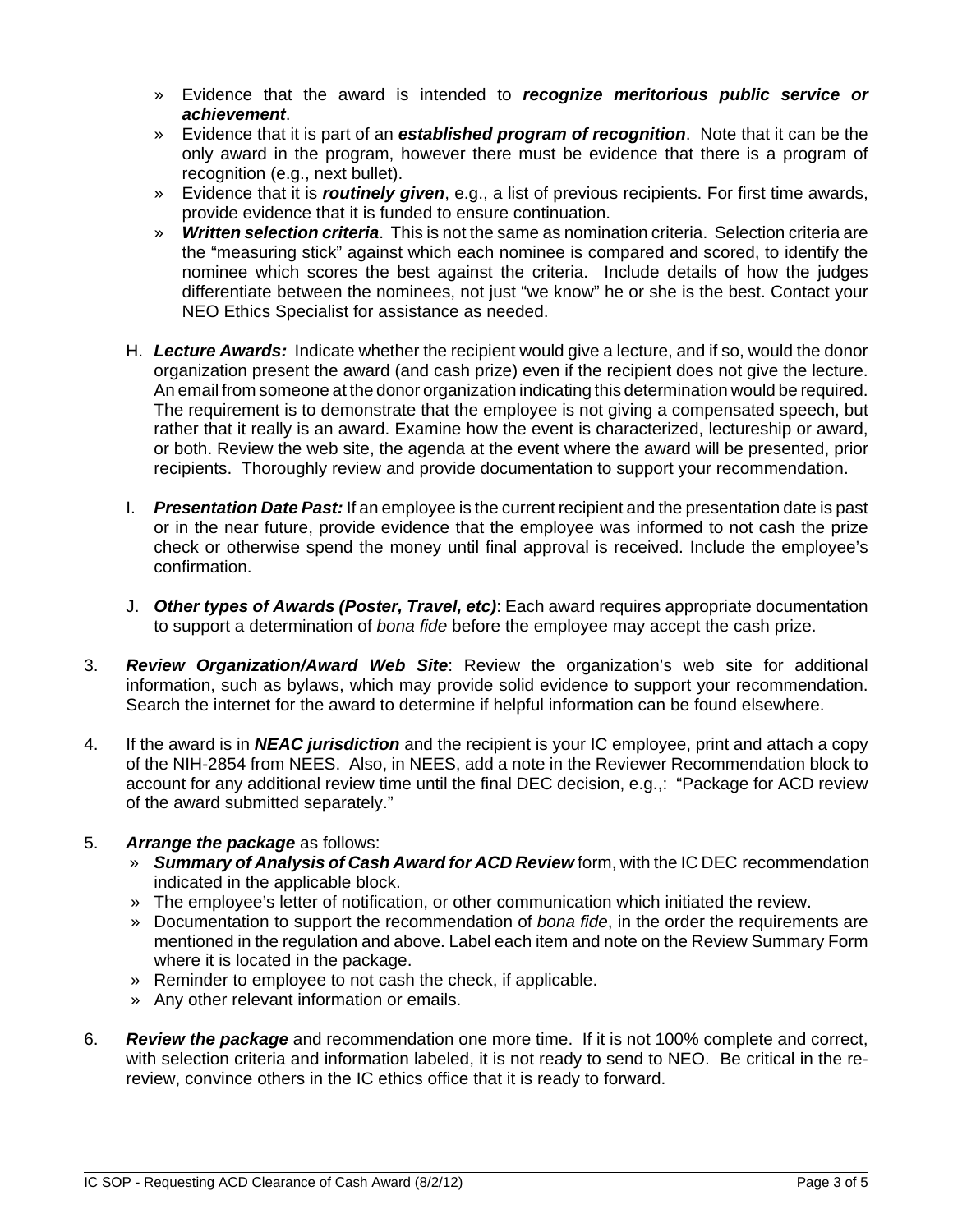- 7. **Scan** the entire package to a single pdf file. Split package into multiple files only if necessary (e.g., there are more than 15 or 20 pages very full of text).
- 8. *Name the file using required format*. Include the donor name, award name, month of presentation, and "Inc" to indicate the incoming file. Truncate the names as needed. *Use hyphens between words*; avoid blank spaces. Use this format to enhance the future filing and purging of files. If there are multiple files for one award, add -1 and -2 after the name and before the dot to indicate sections of the same award package. Enter the file name on the *Summary of Analysis of Cash Award for ACD Review* form where indicated below the instructions. Ignore the portion in [brackets] as that applies to the location of files in NEO.

Example: The file for the Albert and Mary Lasker Foundation Medical Research Award to be awarded in June 2012 would be named: Lasker-Medical-Research-201206-Inc.pdf.

- 9. **Complete the EMIS Entry and Attach the Award Review Package.** Complete the EMIS entry in the Award Review module and attach the electronic award review package file, named per the instructions above. See detailed EMIS data entry instructions on the EMIS Help Menu, at: http://ethics.od.nih.gov/EMIS2/HINTS/Award-Review-Module.pdf
- 10. **Notify NEO**. Attach the package to an email addressed to NEO Action Coordinator in the NIH Ethics Office, as shown below. This is important to ensure timely and accurate assignment within NEO. Request a "Read Receipt" if desired

| TO:      | (in the NIH Global Email list)<br>NEO Action Coordinator                  |
|----------|---------------------------------------------------------------------------|
| CC:      | [insert name of your IC's NEO Ethics Specialist]                          |
| SUBJECT: | ACD Review of Cash Award: [insert name of award, truncated is acceptable] |
|          | ATTACHMENT: Lasker-Medical-Research-201206-Inc.pdf                        |

11. **Save the file and keep track of when it was submitted**. Contact your NEO Ethics Specialist if you have questions.

#### **NEO REVIEW**

Upon receipt of the award review package in NEO, the NEO SOP will be followed. In summary, the steps include actions by the NEO Action Coordinator, a NEO Ethics Specialist, the NEO Director, the NEO Program Specialist, the NIH Deputy Ethics Counselor, the ACD Awards Subcommittee, the ACD Executive Secretary, and the full Advisory Committee to the Director, NIH. Depending on the award, the process may also involve the Office of the General Counsel Ethics Division. When the review is complete, the ICs will be notified of the outcome.

#### **EMAIL NOTIFICATION**

When data are added and saved for the first time in the EMIS fields *Full ACD Meet* and *Full ACD Action*, an email notification to the DEC/EC email group is sent from EMIS, informing the ethics community of the decision on the award. (Email will likely be sent only for approved awards.) The email text is as follows:

 Subcommittee of the Advisory Committee to the Director, NIH (ACD). The full ACD met on The *[name of award*] given by *[sponsor]* was reviewed by NEO, the NIH DEC, and the Awards *[date, month/year]*. The decision was to *[full ACD action]* the recommendation that the award meets the regulatory criteria for designation as bona fide. If you have questions, contact the NEO Ethics Specialist assigned to your IC (301-402-6628).